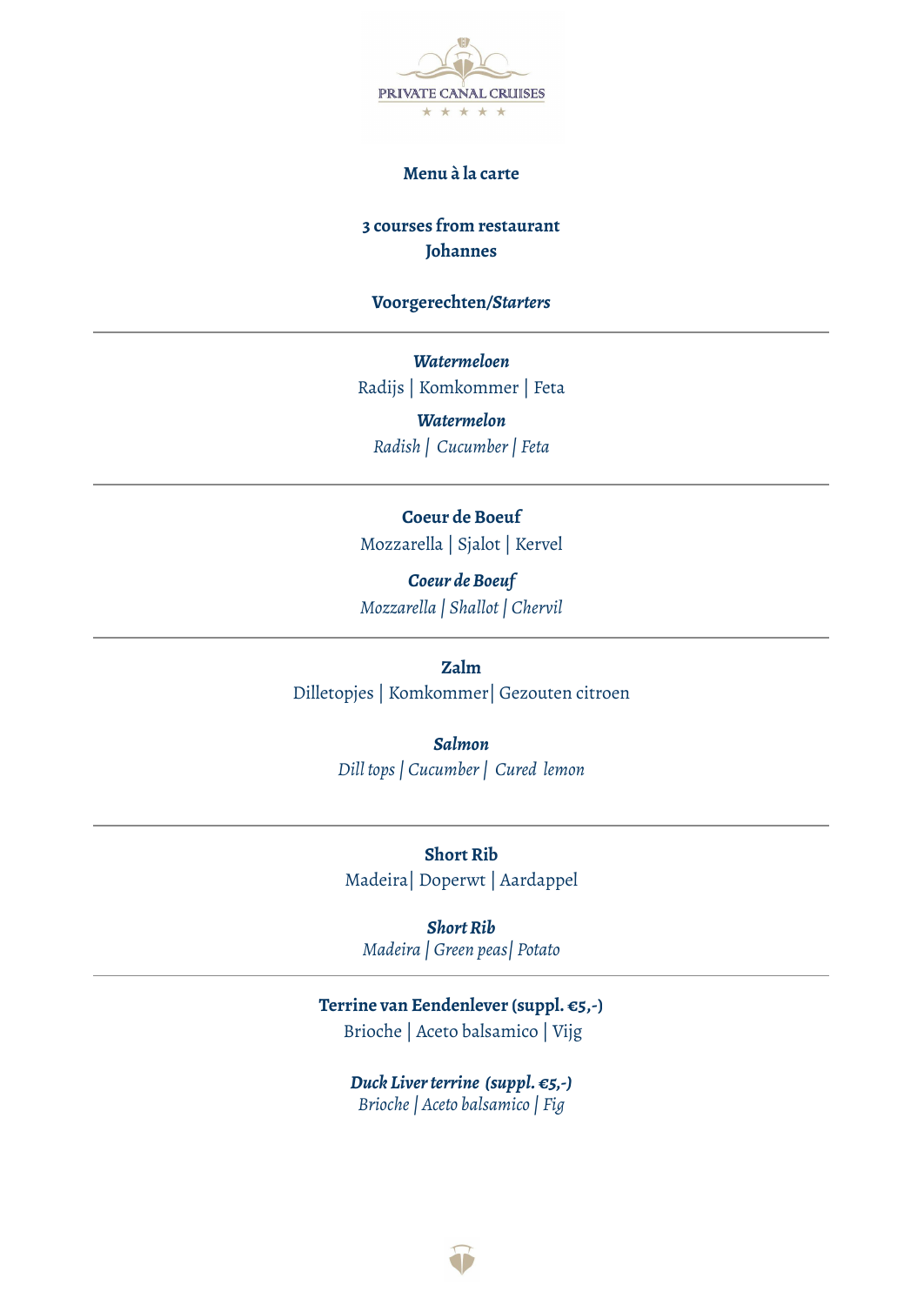

## **Hoofdgerechten/** *Main courses*

**Kalf** Tomaat / Aubergine / Basilicum

> *Veal Tomato | Eggplant| Basil*

# **Vangst van de dag** Wisselende vis | Seizoensgebonden garnituur

*Catch ofthe day Daily Changing Fish | Seasonal Vegetables*

**Tournedos (suppl €8,-)** Eendenlever | Aardappel | Madeira

# *Tournedos(suppl €8,-)*

*Duck liver| Potato | Madeira*

**Aubergine -tournedos \*(vegetarisch)** Groente demi-glace | Shii-take | Paprika

*Eggplanttournedos \*(vegetarian) Vegetable demi-glace| Shii-take| Bell pepper*